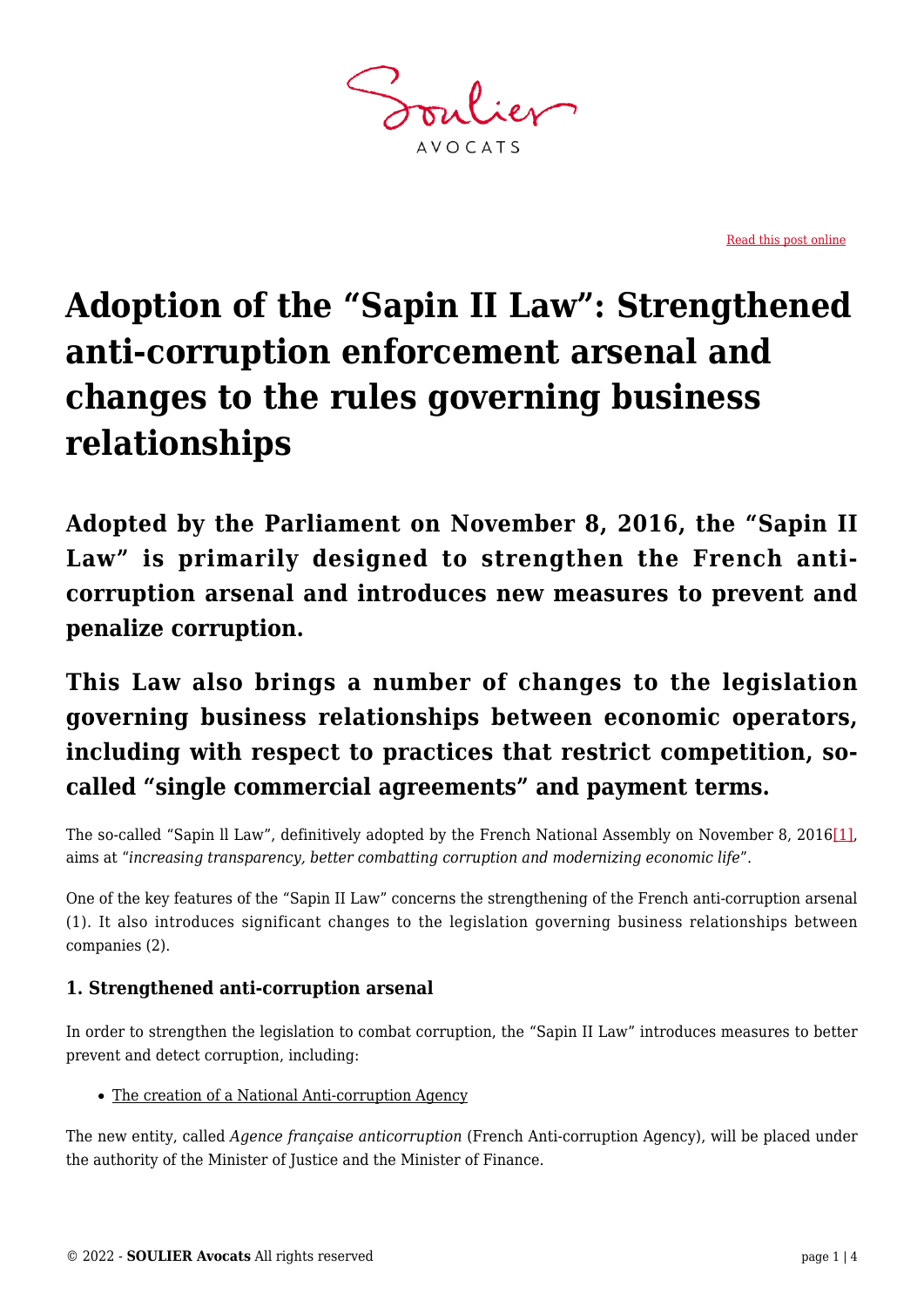

This Agency will be responsible for drafting recommendations concerning the prevention and detection of corruption. This Agency will also have the power to control internal corruption prevention programs implemented within French administrative agencies as well as the measures and procedures that must be put in place by "large companies" to prevent corruption and influence peddling.

#### "Large companies" have the obligation to prevent corruption risks

Under the "Sapin II Law", companies with at least 500 employees and companies belonging to a corporate group, the parent company of which is based in France, that employs at least 500 employees and that generates a turnover or a consolidated turnover in excess of 100 million euros are required to take measures to prevent and detect the commission of acts of corruptions and influence peddling in France and abroad.

These measures include, but are not limited to, the adoption of a code of conduct, the implementation of an internal whistleblowing procedure, the creation of a corruption risk mapping and the provision of training programs for employees exposed to risks of corruption and influence peddling.

If companies fail to comply with these obligations, the French Anti-corruption Agency is empowered to enjoin them to do so, and to impose a fine of up to 200,000 euros for natural persons and 1,000,000 million euros for legal entities.

#### • The creation of a "mandatory compliance" penalty

The "Sapin II Law" creates an additional "mandatory compliance" penalty for companies convicted of acts of corruption or influence peddling. This penalty consists in the obligation for the convicted companies to implement a compliance program for its internal measures and procedures to prevent and detect corruption and influence peddling, under the supervision of the French Anti-corruption Agency, within a certain period of time that may not exceed five years.

The "Sapin II Law" also introduces measures that are designed to better sanction corruption. These measures include:

#### The creation of a French Deferred Prosecution Agreement

The "Sapin II Law" provides for the creation of a so-called "*convention judiciaire d'intérêt public*" (Deferred Prosecution Agreement) that can be proposed by the Public Prosecutor to a company that is suspected of a corruption offense, prior to prosecution.

Under this Deferred Prosecution Agreement, the relevant company will have to pay a public fine to the State Treasury (the amount of the fine shall be based on the proceeds derived from the offense, up to a maximum of 30% of the company's average annual turnover) and implement a compliance program for its internal measures and procedures to prevent and detect corruption and influence peddling, under the supervision of the French Anti-corruption Agency and for a maximum period of three years.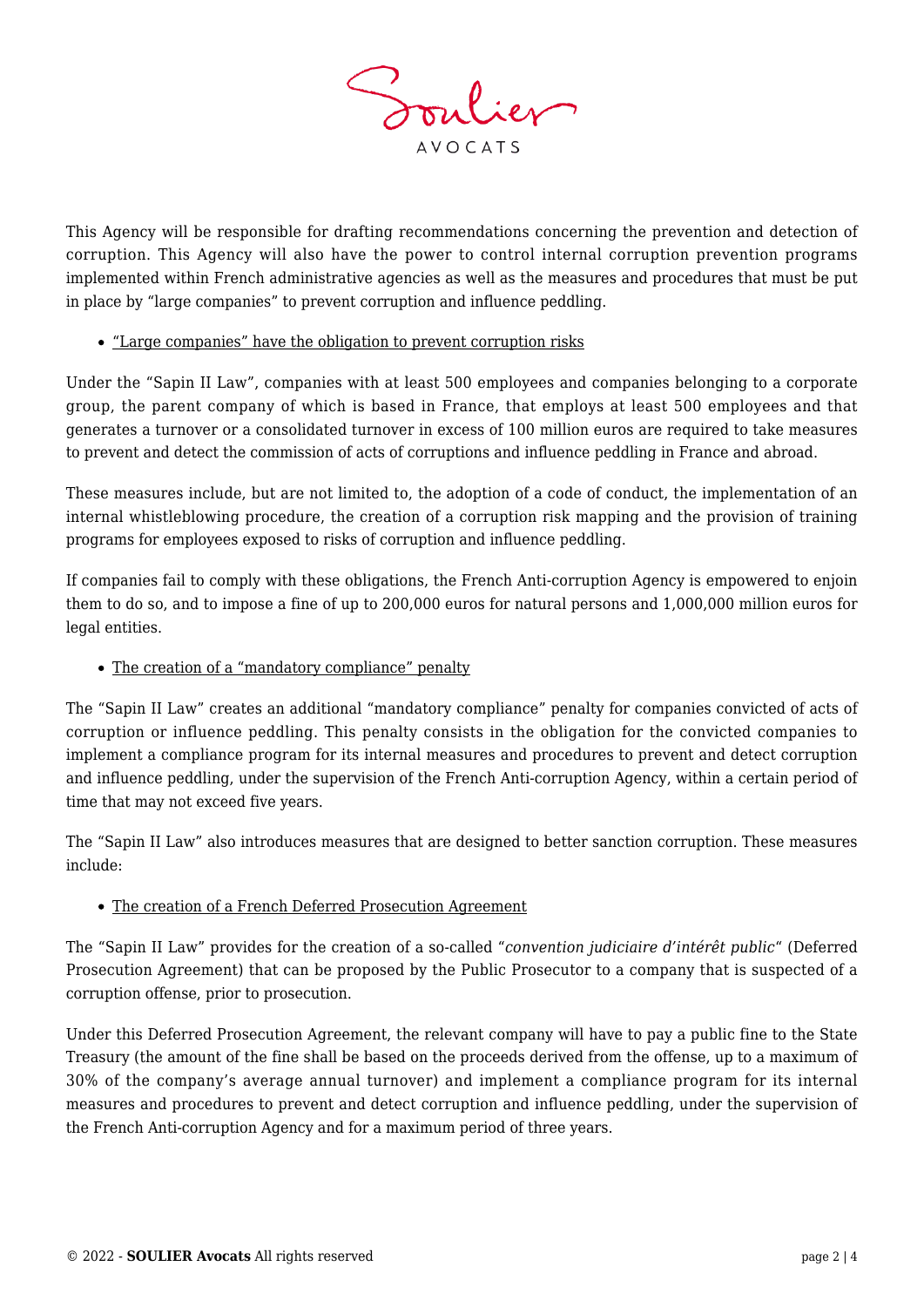

#### The adoption of measures to facilitate the prosecution of bribery of foreign public agents

The "Sapin II Law" creates a new offense of corruptly influencing foreign public agents. The scope of application of French criminal law will also be extended outside France for offenses of corruption and influence peddling committed abroad by a French national or by a person who habitually resides in France or carries out all or part of his/her business activities on the French territory.

### **2. Changes to the legislation governing business relationships**

The "Sapin II Law" also includes provisions that apply to business relationships between professionals, among which:

#### The definition of new practices that restrict competition

The "Sapin II Law" criminalizes new practices that restrict competition, such as:

- With respect in particular to so-called "conventions uniques" (see below), the fact of "*imposing a revision of price (…) by reference to one or more public index(es) which have no direct connection with the products or services supplied under the relevant agreement*";
- The fact of "*imposing or attempting to impose penalties for late delivery to a commercial partner whenever said late delivery is due to a force majeure event*".
- The extension of the duration of so-called "conventions uniques":

Distributors and suppliers can henceforth enter into a "convention unique" (i.e. a single commercial agreement that incorporates the terms of the commercial negotiations between them) for a period of two or three years, and not only for one year.

Wherever this single commercial agreement is entered into for a period of two or three years, it must set forth the conditions in which the agreed price shall be revised. Such conditions may include reference to one or several public index(es) that reflect the evolution of the production factor prices.

The above also apply to single commercial agreements to be entered into between suppliers and whole-sellers.

These provisions shall apply to single commercial agreements concluded on or after January 1, 2017.

• New payment terms :

The "Sapin II Law" introduces a specific payment term for "*purchases of goods made on a tax-free basis, under Article 275 of the [French] Tax Code, designed to be delivered "as is" outside the European Union*". This payment term may not exceed 90 days as from the date of issuance of the invoice.

The payment term agreed upon between the parties must be expressly set forth in the contract and must not